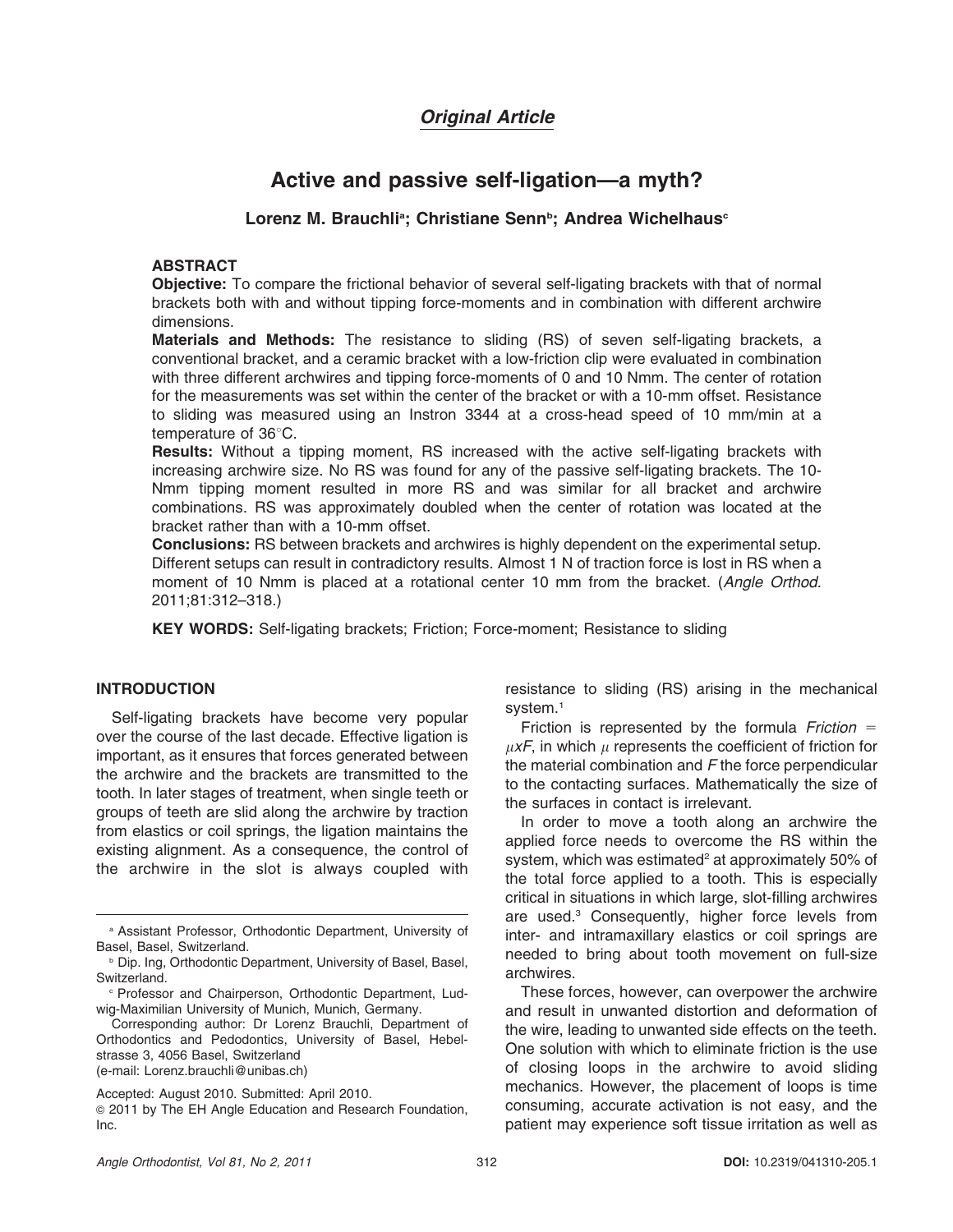

Figure 1. Experimental setup for testing of RS with 0- and 10-Nmm force-moment. The moment was induced by a lever arm of 10 mm and a lead weight of 100 g. The center of rotation was placed within the bracket (a) and 10 mm from the bracket (b). Configuration "a," without the lead, was used for testing without an applied moment. For all setups, the wire was attached to a stainless-steel chain, which was found to be essential in order to eliminate all undesired RS from torque or minimal malalignment. (c) Close-up view of the generation of the moment.

hygiene issues. In view of this, sliding mechanics, although sensitive to RS, are often preferred. When considering the overall RS, parameters other than friction, such as binding and notching, play a more important role. $2$  Binding is defined as that part of RS that occurs when the archwire is angulated in the slot without becoming plastically deformed. Notching occurs mainly in coated archwires, when the coating is damaged and a consequent indentation interferes with sliding. It has been shown that binding outplays friction with angulations as small as  $3^\circ$ . With angulations of  $7^\circ$ between the archwire and slot, more than 94% of the RS is caused by binding.<sup>4</sup> It has also been shown<sup>5</sup> that binding is not only sensitive to the angulation but is also directly proportional to the stiffness of the archwire.

It was the goal of this study to investigate the RS of seven self-ligating brackets, a conventional stainlesssteel twin bracket with elastic ligatures, and a ceramic bracket with an unconventional low-friction ligation clip when combined with different archwire dimensions with and without a tipping force-moment. In addition, the influence of two locations of the center of rotation for the application of the tipping moment was evaluated.

### MATERIALS AND METHODS

Static RS was measured for seven self-ligating systems, a ceramic bracket with a low-friction clip, and a control bracket in combination with three archwires and tipping moments of 0 and 10 Nmm. In the setup using a tipping moment of 10 Nmm (which was chosen to simulate a canine retraction with a small powerhook) the groups were subdivided according to the placement of the center of rotation (CR) of the couple. The CR was either placed within the center of the bracket or at an offset of 10 mm (Figure 1). The direction of the tipping moment simulated a distal tip of the crown, as seen in canine retraction. Three passive self-ligating brackets—Damon III (Ormco Corporation, Orange, Calif), SmartClip (3M/Unitek, Monrovia, Calif), and Oyster (Gestenco International AB, Gothenburg, Sweden)—were compared to four active self-ligating brackets—In-Ovation R (GAC International Inc, Bohemia, NY), Quick (Forestadent, Pforzheim, Germany), Speed (Strite Industries, Cambridge, Ontario, Canada), and Time (American Orthodontics, Sheboygan, Wis)—and a ceramic bracket with a special polyoxymethylene acetyl polymer ligation (Mystique, NeoClip [GAC International]). The control bracket was a conventional twin bracket (MiniMono, Forestadent) in combination with an elastic ligature (Power chain, Ormco). All brackets were upper canine brackets (tooth 13) with a 0.022-inch slot. Three straight stainless-steel archwire sizes were selected: an 0.016-inch and two rectangular stainless-steel wires with dimensions of 0.016  $\times$  0.022 inches and 0.019  $\times$ 0.025 inches (3M/Unitek). In addition, the Speed system was also evaluated in combination with the  $0.020 \times 0.025$ -inch Speedwire. As the wire geometry of the Speedwire is unique to the Speed system, it was not tested with all brackets. Each group consisted of 10 bracket-archwire combinations, resulting in a total of 560 measurements.

An Instron 3344 (Instron Corp, Wilmington, Del) with a static load cell of 100 N (Instron static load cell 100 N, calibrated according to ISO7500-1; Instron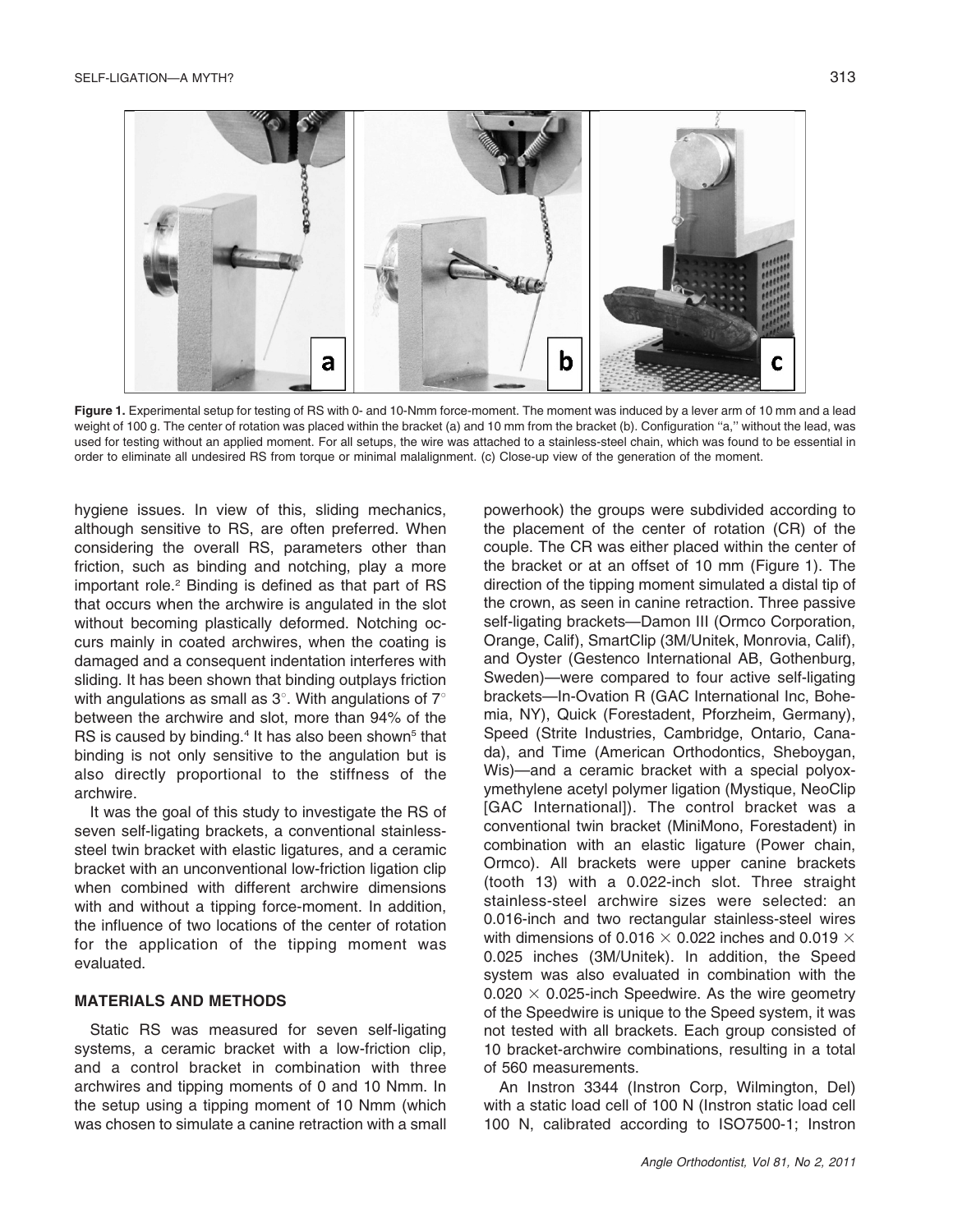|                                         |    |                | A                 | B                                 | C                                           | Interarchwire<br>Significance,<br>$P \le .05$ |  |
|-----------------------------------------|----|----------------|-------------------|-----------------------------------|---------------------------------------------|-----------------------------------------------|--|
| Moment,<br><b>Nmm</b>                   |    | <b>Bracket</b> | $0.016$ -inch ss  | $0.016 \times 0.022$ -<br>inch ss | $0.019 \times 0.025$ -inch<br>ss, Speedwire |                                               |  |
| 0 Nmm                                   |    | MiniMono       | $0.56 \pm 0.07$   | $0.89 \pm 0.14$                   | $0.88 \pm 0.17$                             | A: B, C                                       |  |
|                                         | 2  | Damon          | 0.00              | 0.00                              | 0.00                                        | ns                                            |  |
|                                         | 3  | Inovation      | 0.00              | $0.25 \pm 0.05$                   | $0.32 \pm 0.1$                              | A: B, C                                       |  |
|                                         | 4  | Mystique       | 0.00              | 0.00                              | 0.00                                        | ns                                            |  |
|                                         | 5  | Oyster         | 0.00              | 0.00                              | 0.00                                        | ns                                            |  |
|                                         | 6  | Quick          | 0.00              | 0.00                              | $0.3 \pm 0.07$                              | C:AB                                          |  |
|                                         |    | SmartClip      | 0.00              | 0.00                              | 0.00                                        | ns                                            |  |
|                                         | 8  | Speed          | 0.00              | $1.37 \pm 0.2$                    | $1.51 \pm 0.13$                             | A: B, C                                       |  |
|                                         | 9  | Speedwire      | _                 |                                   | $2.19 \pm 0.54$                             | A: B.C                                        |  |
|                                         | 10 | Time           | 0.00              | $0.05 \pm 0.04$                   | $0.09 \pm 0.09$                             | A: B, C                                       |  |
| Interbracket significance, $P \leq .05$ |    |                | 7:1<br>$1:2 - 10$ | 4: 1,3,8,10<br>$8: 2 - 7.9.10$    | $7: 1,3,6,8 - 10$<br>$9:1 - 7.10$           |                                               |  |

Table 1. Frictional Forces for All Brackets and Archwires Without Moment and Offset<sup>a</sup>

a ss indicates stainless steel; ns, not significant. Interarchwire significance is given in the last column, interbracket significance in the last row. Significant differences to the lowest and highest resistance to sliding (RS) are shown for the interbracket comparison. Standard deviations for all values below 0.00 N were smaller than 0.00 N and were therefore omitted.

Corp) was used for the measurements, which were taken at a temperature of  $36^{\circ}C$  ( $\pm 1^{\circ}C$ ). The temperature in the air chamber was controlled at  $\pm 1^{\circ}$ C by a Julabo FS 18 thermostat (Julabo, Seelbach, Germany). The cross-head speed was set at 10 mm/min, and a sliding distance of 8 mm was measured. The initial peak value was recorded as static RS. The measurements were taken in the dry state without lubricants.

The data were statistically analyzed for means and standard deviations as well as significant differences between the bracket types with a nonparametric Kruskal-Wallis and a Dunn's posttest using the software Prism (GraphPad, San Diego, Calif).

#### RESULTS

Tables 1–3 and Figures 2 and 3 give an overview on the RS. Only the conventional bracket and an 0.016 inch archwire with a ligated elastomeric module showed a substantial RS, even without a forcemoment. All other systems, whether passive or active, did not show any clinically relevant RS. When an 0.016  $\times$  0.022-inch archwire was used, the conventional bracket as well as all active self-ligating brackets, with the exception of Quick, showed RS. All brackets, except the passive self-ligating systems, showed RS with the  $0.019 \times 0.0250$ -inch archwire. The differences between those brackets showing RS and those that didn't were highly significant.

|  | Table 2. Frictional Forces for All Brackets and Archwires Applying a Moment of 10 Nmm Without an Offset <sup>a</sup> |  |  |  |  |  |  |  |  |  |  |
|--|----------------------------------------------------------------------------------------------------------------------|--|--|--|--|--|--|--|--|--|--|
|--|----------------------------------------------------------------------------------------------------------------------|--|--|--|--|--|--|--|--|--|--|

|                                         |    |                 | A                   | B                                 | С                                           | Interarchwire                 |  |
|-----------------------------------------|----|-----------------|---------------------|-----------------------------------|---------------------------------------------|-------------------------------|--|
| Moment.<br><b>Nmm</b>                   |    | <b>Bracket</b>  | $0.016$ -inch ss    | $0.016 \times 0.022$ -<br>inch ss | $0.019 \times 0.025$ -inch<br>ss, Speedwire | Significance,<br>$P \leq .05$ |  |
| 10 Nmm                                  |    | MiniMono        | $1.64 \pm 0.06$     | $2.32 \pm 0.2$                    | $1.92 \pm 0.07$                             | A: B, C                       |  |
|                                         | 2  | Damon           | $1.64 \pm 0.12$     | $1.87 \pm 0.11$                   | $1.6 \pm 0.23$                              | <b>B: A.C</b>                 |  |
|                                         | 3  | Inovation       | $2.18 \pm 0.17$     | $2.41 \pm 0.22$                   | $2.09 \pm 0.19$                             | <b>B: C</b>                   |  |
|                                         | 4  | <b>Mystique</b> | $0.99 \pm 0.06$     | $1.19 \pm 0.12$                   | $1.03 \pm 0.07$                             | B: A, C                       |  |
|                                         | 5  | Oyster          | $1.0 \pm 0.13$      | $1.13 \pm 0.16$                   | $1.41 \pm 0.15$                             | C: A, B                       |  |
|                                         | 6  | Quick           | $2.17 \pm 0.2$      | $2.31 \pm 0.26$                   | $2.15 \pm 0.14$                             | ns                            |  |
|                                         |    | SmartClip       | $1.58 \pm 0.19$     | $2.03 \pm 0.18$                   | $1.99 \pm 0.16$                             | A: B, C                       |  |
|                                         | 8  | Speed           | $1.86 \pm 0.13$     | $3.49 \pm 0.22$                   | $2.69 \pm 0.17$                             | A: B, C                       |  |
|                                         | 9  | Speedwire       |                     |                                   | $1.74 \pm 0.26$                             | <b>B: A.C</b>                 |  |
|                                         | 10 | Time            | $2.08 \pm 0.31$     | $2.59 \pm 0.45$                   | $2.21 \pm 0.31$                             | A: B                          |  |
| Interbracket significance, $P \leq .05$ |    |                 | $4: 1 - 3.6 - 10$   | $5: 1 - 3.6 - 10$                 | $4: 1 - 3.5 - 10$                           |                               |  |
|                                         |    |                 | 3: 1, 2, 4, 5, 7, 8 | $8: 1 - 7, 10$                    | $8: 1 - 7.9.10$                             |                               |  |

a ss indicates stainless steel; ns means not significant. Interarchwire significance is given in the last column, interbracket significance in the last row. Significant differences to the lowest and highest resistance to sliding (RS) are shown for the interbracket comparison.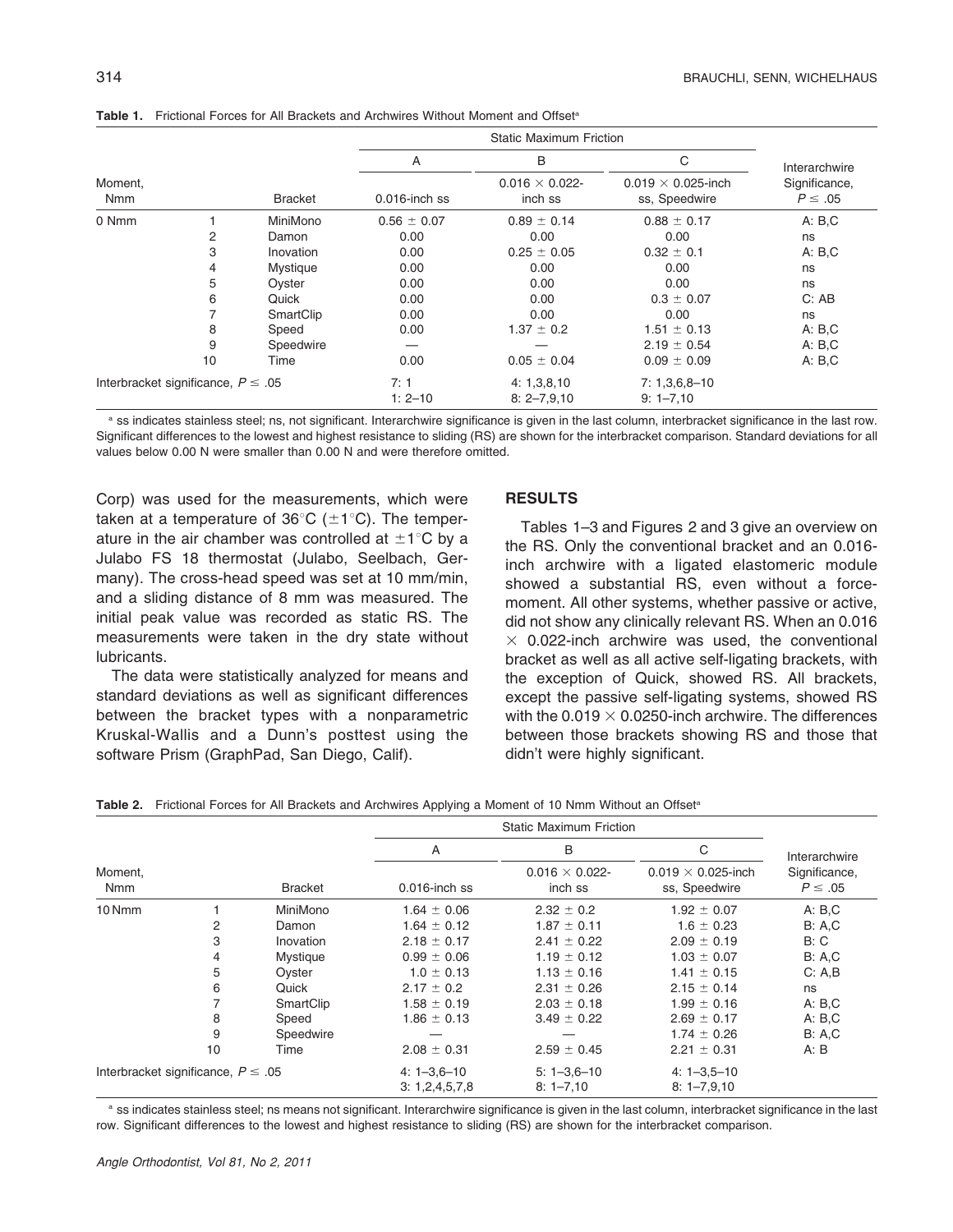| Moment, Nmm                             |    |                                    | A                              | B                                 | C                                           | Interarchwire                 |
|-----------------------------------------|----|------------------------------------|--------------------------------|-----------------------------------|---------------------------------------------|-------------------------------|
|                                         |    | $0.016$ -inch ss<br><b>Bracket</b> |                                | $0.016 \times 0.022$ -<br>inch ss | $0.019 \times 0.025$ -inch<br>ss, Speedwire | Significance,<br>$P \leq .05$ |
| 10 Nmm                                  |    | MiniMono                           | $0.88 \pm 0.04$                | $1 \pm 0.05$                      | $1.1 \pm 0.11$                              | A: B, C                       |
| 10-mm offset                            | 2  | Damon                              | $0.76 \pm 0.07$                | $0.7 \pm 0.06$                    | $0.72 \pm 0.04$                             | ns                            |
|                                         | 3  | Inovation                          | $0.84 \pm 0.04$                | $0.8 \pm 0.05$                    | $0.94 \pm 0.09$                             | <b>B: C</b>                   |
|                                         | 4  | Mystique                           | $0.96 \pm 0.14$                | $0.66 \pm 0.05$                   | $0.67 \pm 0.02$                             | A: B, C                       |
|                                         | 5  | Oyster                             | $0.59 \pm 0.05$                | $0.65 \pm 0.06$                   | $0.6 \pm 0.05$                              | A: B                          |
|                                         | 6  | Quick                              | $0.87 \pm 0.04$                | $0.86 \pm 0.03$                   | $0.93 \pm 0.05$                             | C: A, B                       |
|                                         |    | SmartClip                          | $0.74 \pm 0.05$                | $0.82 \pm 0.05$                   | $0.75 \pm 0.05$                             | <b>B: A.C</b>                 |
|                                         | 8  | Speed                              | $0.84 \pm 0.05$                | $1.18 \pm 0.06$                   | $1.09 \pm 0.03$                             | A: B.C                        |
|                                         | 9  | Speedwire                          |                                |                                   | $1.05 \pm 0.05$                             | A: B, C                       |
|                                         | 10 | Time                               | $0.80 \pm 0.04$                | $0.81 \pm 0.07$                   | $0.76 \pm 0.05$                             | ns                            |
| Interbracket significance, $P \leq .05$ |    |                                    | 5: 1,3,4,6,8<br>4: 2, 5, 7, 10 | 5: 1,6.8<br>$8: 2 - 5, 10$        | 5: 1,3,8,9<br>1: 2, 4, 5, 7, 10             |                               |

Table 3. Frictional Forces for All Brackets and Archwires Applying a Moment of 10 Nmm With a 10-mm Offset<sup>a</sup>

a ss indicates stainless steel; ns, not significant. Interarchwire significance is given in the last column, interbracket significance in the last row. Significant differences to the lowest and highest resistance to sliding (RS) are shown for the interbracket comparison.



Figure 2. Results from testing of RS without a tipping moment (row 1), with a tipping moment of 10 Nmm (row 2), and with an additional offset of 10 mm for the center of rotation (row 3). a indicates active self-ligation; p, passive self-ligation; and c, conventional/control bracket.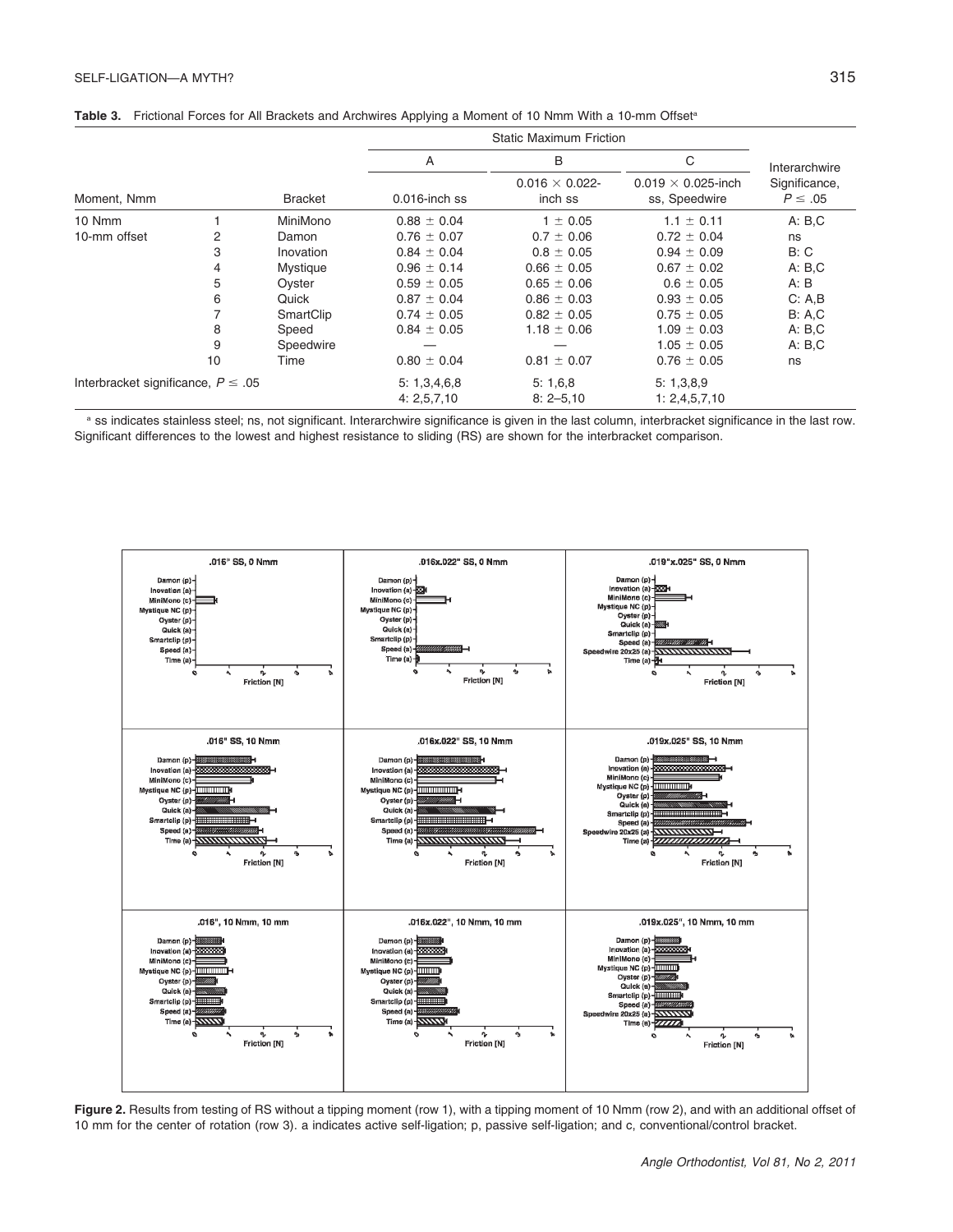

Figure 3. Results from testing of RS of the Speed bracket with an open clip and an elastic ligature.

When a force-moment of 10 Nmm was placed at the center of the bracket, many of the differences seen between the bracket systems and archwire sizes without a force-moment were no longer evident. Similar RS was found for all brackets and archwires. Two unconventional, passive self-ligating brackets, Oyster and Mystique/NeoClip, showed significantly lower RS than did all other systems for all archwire dimensions.

When the force-moment of 10 Nmm was placed 10 mm away from the center of the bracket, there was also little variations between the brackets. However, the RS was approximately half.

## **DISCUSSION**

The newly developed bracket systems, with their supposedly reduced RS and their potential advantages, have been frequently and sometimes controversially debated in the current literature.<sup>1-3,5-10</sup> Many of the discrepancies in the results can be attributed to the different testing designs. Some authors used an experimental setup in which the archwire was pulled straight through the bracket slot without any angulation, torque, or force-moment applied. This approach was also used as a comparison for the force-moment measurements in the present study. An optimal experimental design would ensure no contact between the archwire and the slot wall as long as the tested archwires did not fully engage the bracket slot. When there is no contact, RS should be zero with any passive self-ligating bracket, regardless of the archwire type or bracket material. RS measured under these circumstances was due to experimental flaws due to incorrect alignment of the archwire within the bracket slot.5–8 With the use of a stainless-steel chain almost all unwanted effects of malalignment, angulation, or torque between the bracket slot and the archwire were eliminated in the present study. The chain allowed the archwire to align itself perfectly within the bracket slot. This resulted in minimal RS for all passive self-ligating brackets. As binding and notching were eliminated in this setup, RS recorded for the remaining bracket-archwire combinations could be attributed mainly to friction arising through contact of the archwire and the ligation mechanism. With a small-sized archwire, as is used in the alignment stage, there was no difference between active and passive self-ligating systems. Only the elastomeric ligatures applied pressure to the archwire, causing relevant friction. However, with increasing archwire dimensions the active clips came into greater contact with the archwires, and friction increased. All active systems showed friction in combination with a 0.019  $\times$ 0.025-inch archwire. The Speed bracket showed almost twice the friction of a conventional bracket combined with an elastomeric module. Even the use of the specially developed Speedwire did not lower the friction.

Therefore, it must be concluded that within this experimental setup, low friction can be achieved with the use of passive self-ligating brackets or the combination of low-dimension archwires and active self-ligating appliances. The first setup represented two clinical situations: (1) a well-aligned dental arch with a single malaligned tooth or only a few malaligned teeth, as, for example, is noted in the case of canine displacement, and (2) retraction of the anterior segment of teeth on a heavy archwire in an extraction case. In both situations, well-aligned brackets in the buccal segments should allow for better sliding of the archwire. To date, no clinical advantage of low selfligating systems has been found in the literature.<sup>7</sup>

A second experimental setup with fixed angulations between archwire and bracket slot was thoroughly evaluated by Kusy and coworkers.<sup>8-10</sup> This setup was not tested in the present study. The results from the literature, however, showed that with angulations as low as  $3^\circ$  binding accounts for approximately 75% of the total resistance to sliding, with friction playing only a minor role. The clinical situation represented in this setup is the initial stage of alignment with several malaligned teeth. Clinically, no advantage of selfligating brackets has been found.<sup>11-15</sup>

The third experimental setup, using a defined tipping moment of the bracket to the archwire, primarily represents the clinical situation of a tooth sliding along the archwire, but to date, this setup has not been well investigated.10,16,17 In the present investigation a tipping moment of 10 Nmm was chosen, and the CR was placed either at the bracket or 10 mm from the bracket. The resulting RS was essentially similar for all archwires and brackets. However, it is not clear why two brackets, the Oyster and Mystique/NeoClip brackets, showed markedly less RS with all archwires.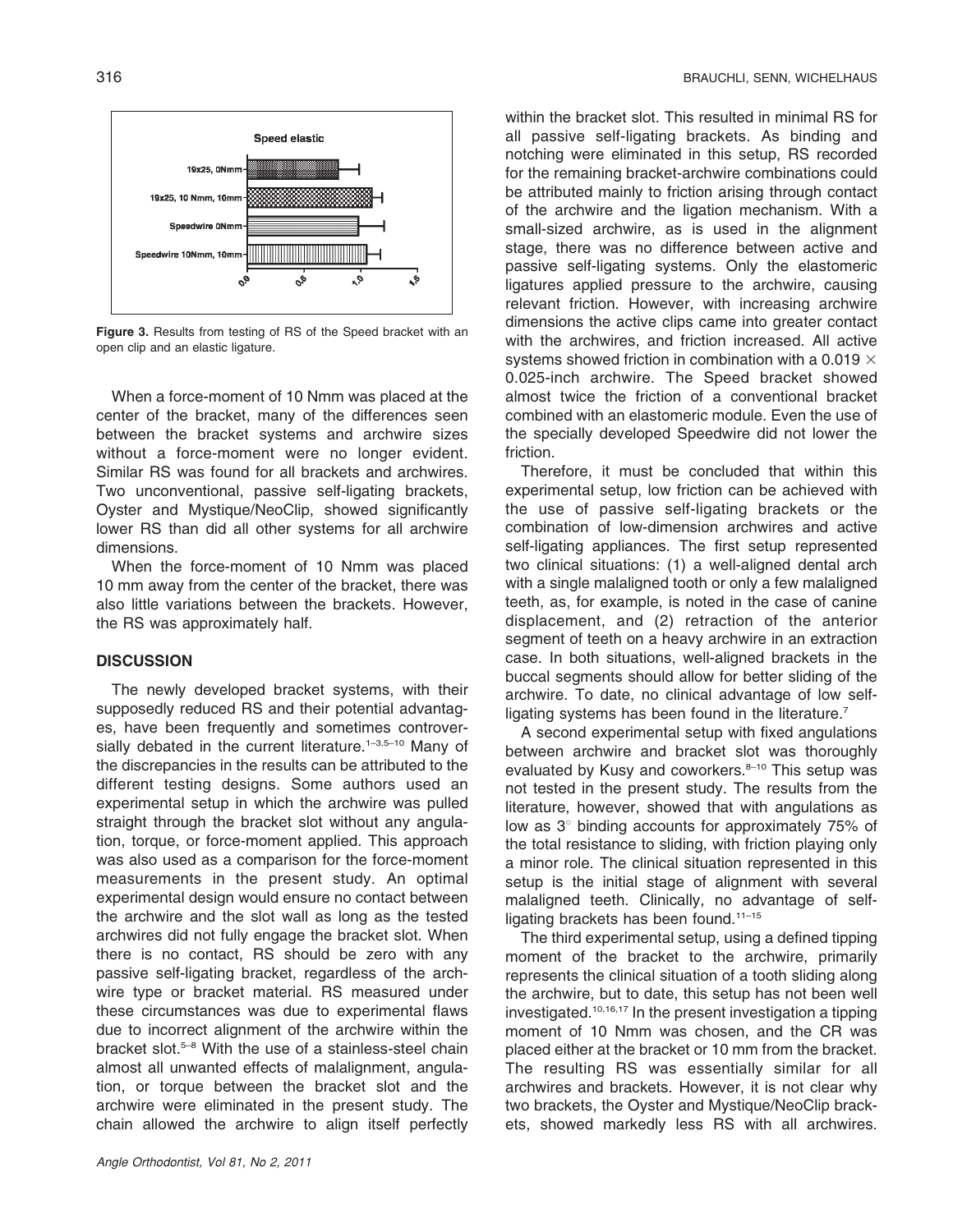Whereas the decreased RS might be attributed to a lower frictional coefficient for the Oyster bracket, ceramic brackets such as the Mystique bracket usually show higher RS, in combination with stainless-steel archwires, than do traditional brackets.18–20 However, in earlier studies $10,21$  using a similar experimental setup with a tipping moment of 30 Nmm, ceramic brackets were also found to express less RS than self-ligating stainless-steel brackets.

The traditional setup, using defined tipping moments with the CR placed at the bracket, seems to be problematic. As the CR in the clinical situation is not located at the bracket, but rather within the root of the tooth, the pressure exerted by the mesial and distal borders of the slot on the archwire is significantly reduced. It is true that a couple can be applied anywhere on the tooth, inducing the same tipping reaction. However, the angulation of the bracket to the archwire, and therefore its resistance to sliding, will vary according to the distance between the CR of the tooth and the center of the bracket. The same reasoning also applies for different bracket widths and leads to less RS with wider brackets than with narrow brackets.<sup>22</sup> In the modified experimental setup with a CR positioned 10 mm from the bracket, an RS of around 1 N was found for most brackets. This is only half the friction found with the "traditional" setup. If the relative levels of the RS are compared, the modified setup showed only slight differences between the brackets and archwires tested. It is interesting that the Speed bracket in combination with the rectangular archwires showed higher RS in the passive configuration than with an applied moment. These results were confirmed in repeated series after checking for errors in the experimental setup. To further investigate these results, an additional setup with an open clip configuration and an elastic ligature was evaluated. The results are shown in Figure 3. As expected, the Speed bracket with an elastic ligature showed a smaller RS without the application of a moment. It was concluded that the unexpected results were due to the nickeltitanium clip. Manual sliding in the passive configuration was less smooth than when a couple of 10 Nmm was applied 10 mm from the bracket midpoint. Therefore, a strong binding component from the clip in the passive configuration was suspected.

It is also interesting to look at the frictional force in relation to the applied moment. A 1-N retraction spring applied to a tooth with its center of rotation 10 mm apical to the bracket would create a tipping moment of 10 Nmm to that tooth. RS of approximately 1 N was shown in the modified tipping moment setup. Under these circumstances, the distal pull of the coil spring of 1 N would hardly be sufficient to induce any tooth movement, except tipping until the bracket comes into

contact with the archwire. This implies that the functional release of binding plays an important role in orthodontic tooth movement.<sup>22-24</sup> It would also explain why tooth movement in clinical studies has been found<sup>11,13,24</sup> to be very similar, regardless of the bracket type. Direct conclusions applied from in vitro studies to the clinical situation should not be drawn, as too many factors apart, from the materials, will

#### **CONCLUSIONS**

• Active and passive self-ligating brackets showed different behavior with regard to their resistance to sliding. The influence of the experimental setup, however, was paramount.

influence the overall treatment progression.

• As soon as the brackets were not passively aligned to the archwire, the differences were minimal between active and passive self-ligating brackets or brackets ligated with elastomeric ligatures, as were the differences related to archwire size.

#### REFERENCES

- 1. Hamdan A, Rock P. The effect of different combinations of tip and torque on archwire/bracket. Eur J Orthod. 2008;30: 508–514.
- 2. Kusy RP, Whitley JQ. Friction between different wirebracket configurations and materials. Semin Orthod. 1997; 3:166–177.
- 3. Ehsani S, Mandich MA, El-Bialy TH, Flores-Mir C. Frictional resistance in self-ligating orthodontic brackets and conventionally ligated brackets. Angle Orthod. 2009;79:592–601.
- 4. Thorstenson GA, Kusy RP. Resistance to sliding of selfligating brackets versus conventional stainless steel twin brackets with second order angulation in the dry and wet (saliva) states. Am J Orthod Dentofacial Orthop. 2001;120: 361–370.
- 5. Tecco S, Tetè S, Festa F. Friction between archwires of different sizes, cross-section and alloy and brackets ligated with low-friction or conventional ligatures. Angle Orthod. 2008;79:111–116.
- 6. Gandini P, Orsi L, Bertoncini C, Massironi S, Franchi L. In vitro frictional forces generated by three different ligation methods. Angle Orthod. 2008;78:917–921.
- 7. Miles PG. Self-ligating vs conventional twin brackets during en-masse space closure with sliding mechanics. Am J Orthod Dentofacial Orthop. 2007;132:223–225.
- 8. Articolo LC, Kusy RP. Influence of angulation on the resistance to sliding in fixed appliances. Am J Orthod Dentofacial Orthop. 1999;115:39–51.
- 9. Thorstenson GA, Kusy RP. Effect of archwire size and material on the resistance to sliding of self-ligating brackets with second-order angulation in the dry state. Am J Orthod Dentofacial Orthop. 2002;122:295–305.
- 10. Thorstenson GA, Kusy RP. Comparison of resistance to sliding between different self-ligating brackets with secondorder angulation in the dry and saliva states. Am J Orthod Dentofacial Orthop. 2002;121:472–482.
- 11. Scott P, DiBiase A, Sherriff M, Cobourne M. Alignment efficiency of Damon3 self-ligating and conventional ortho-